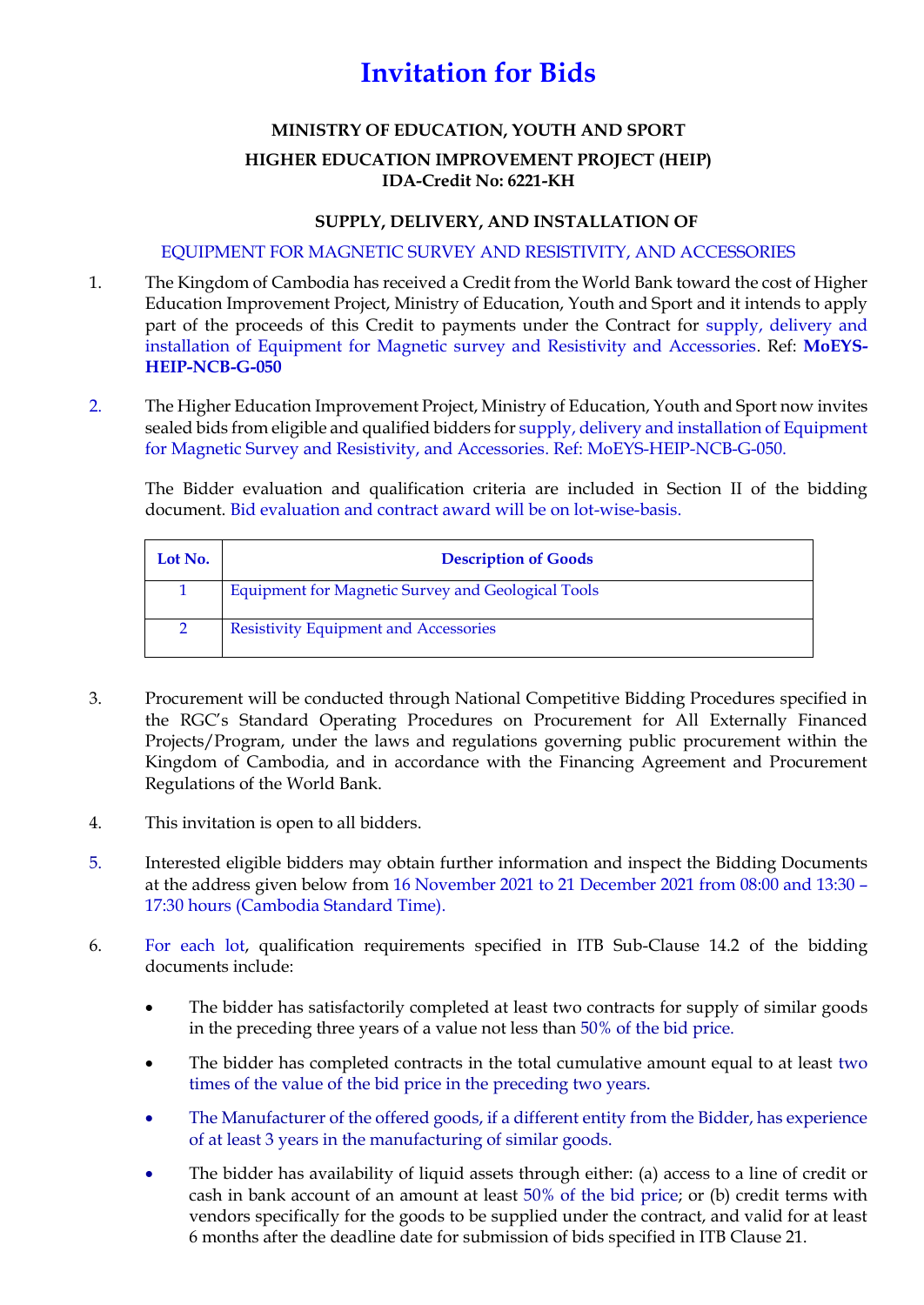- 7. A complete set of Bidding Documents (Soft Copy) may be obtained with free-of-charge by requesting through email addresses mentioned in IFB para 12. Except for the submission of a written application through email, there shall be no other conditions for obtaining the bidding documents.
- 8. In case of any difficulty in purchase of the bidding documents, interested parties may contact in writing to **H.E Mak Ngoy**, Project Manager, Higher Education Improvement Project (HEIP), # 169, Preah Norodom Blvd, Sangkat Boeung Keng Kang1, Khan Boeung Keng Kang, Phnom Penh. Tel: (855) 012 38 38 62, Tel: (855) 023 217 937. Email: [mak.ngoy@moeys.gov.kh](mailto:mak.ngoy@moeys.gov.kh) and also send a copy of the communication to:
	- (a) Director General General Department of International Cooperation and Debt Management Ministry of Economy and Finance Building A, 2nd Floor, Street 92, Sangkat Wat Phnom Khan Daun Penh, Cambodia Fax No. (855-23) 725 341 Email : [gdicdm@mef.gov.kh](mailto:gdicdm@mef.gov.kh)
	- (b) Project Team Leader Mr. Simeth Beng Senior Education Specialist, The World Bank Cambodia Office. Exchange Square Building, No. 19-20, Street 106, Sangkat Wat Phnom, Khan Daun Penh, Phnom Penh, Tel: (855) 023 261366, Fax: (855) 23 261301, Email: [sbeng@worldbank.org](mailto:sbeng@worldbank.org)
- 9. Bids must be delivered to the address given below at or before 08:30 A.M on 22 December 2021. Late bids will be rejected. Bids will be opened in the presence of the Bidders' representatives and the project's beneficiaries from the concerned local community who choose to attend in person at the address given below at 08:30 A.M on 22 December 2021. Bidders shall not have the option of submitting their Bids electronically.
- 10. All bids shall be accompanied by a Bid Securing Declaration as described in the Instructions to Bidders.
- 11. The Government and/or the Development Partner will respectively declare a bidder ineligible either indefinitely or for a stated period of time, to be awarded a contract financed by them, if it at any time they determine that the bidder has engaged in corrupt or fraudulent, coercive, collusive or obstructive practices in competing for or in executing a contract.
- 12. The address referred to above are:
	- (i) Obtaining of information and collection of bidding document at: [chey.sith@moeys.gov.kh](mailto:chey.sith@moeys.gov.kh) and copy to luon.monkol@moeys.gov.kh, [va.sith.pu@moeys.gov.kh,](mailto:va.sith.pu@moeys.gov.kh) [www.itc.edu.kh/Procurement,](http://www.itc.edu.kh/Procurement) [www.moeys.gov.kh/en/procurement.](http://www.moeys.gov.kh/en/procurement)
	- (ii) Submitting of bid document, and opening of bids: Higher Education Improvement Project (HEIP), Ministry of Education Youth and Sport (MoEYS), Project Procurement Unit's meeting room of MoEYS, New Admin Building, 2nd Floor, Street 380, Sangkat Boeng Keng Kang I, Khan Boeng Keng Kang, Phnom Penh, Cambodia.

**Attention: Mr. Chey Sith**, Deputy Director General of Administration and Finance, MoEYS and Chief of Project Procurement Unit, HEIP, New Admin Building, 2nd Floor, Street 380, Sangkat Boeng Keng